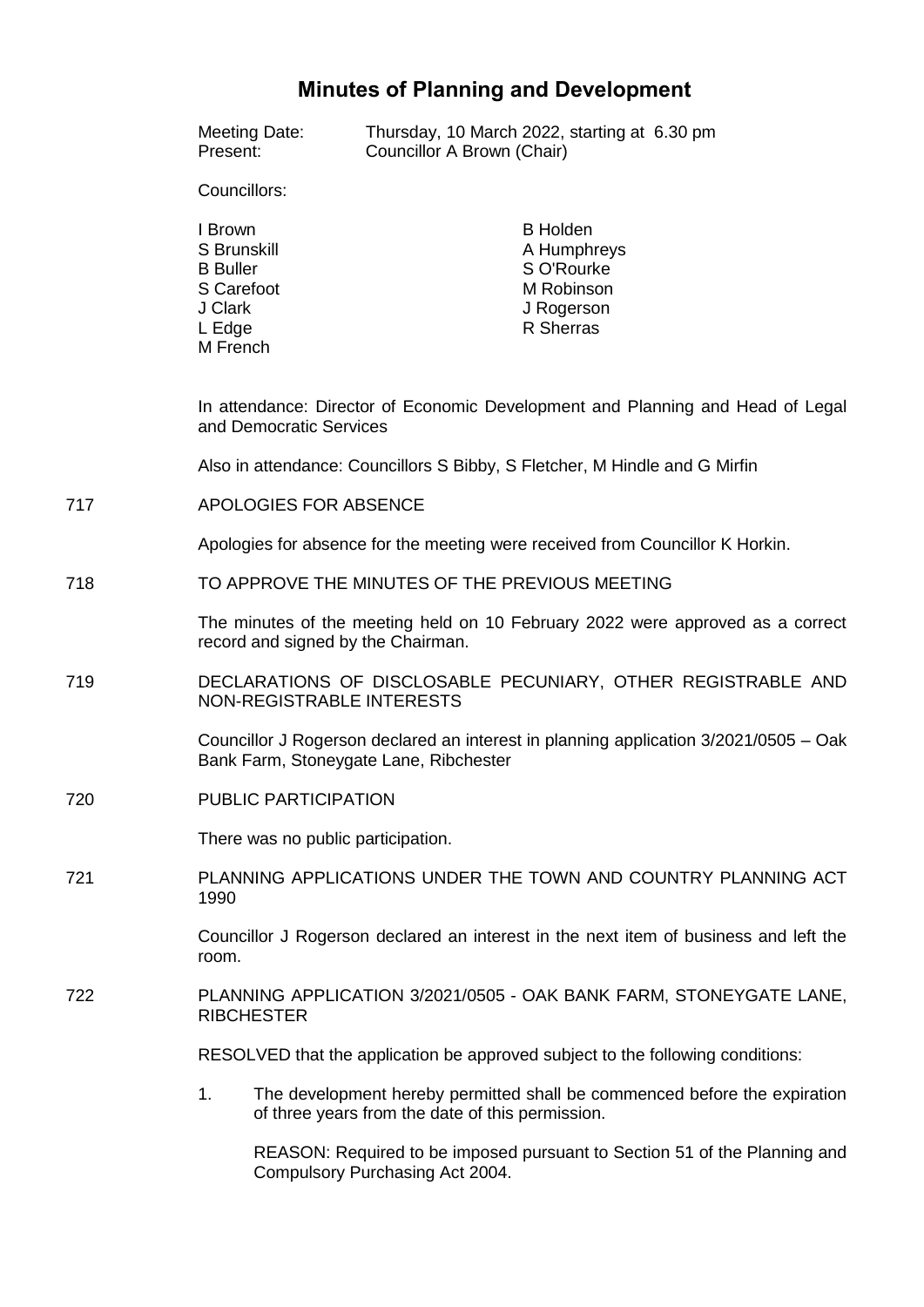2. Unless explicitly required by condition within this consent, the development hereby permitted shall be carried out in complete accordance with the proposals as detailed on drawings:

Proposed plans and elevations (wedding venue) 133/2945/02 Rev C Proposed plans and elevations (lodges) 133/2945/03 Rev C Location and Site Plan 133/2945/04 Rev A

REASON: For the avoidance of doubt as the proposal was the subject of agreed design improvements and/or amendments and to clarify which plans are relevant to the consent hereby approved.

3. The materials to be used on the external surfaces of the development as indicated within the approved details shall be implemented in accordance with the approved details.

REASON: In order that the Local Planning Authority may ensure that the materials to be used are appropriate to the locality and respond positively to the inherent character of the area.

4. The car parking areas hereby approved shall be surfaced in a permeable material using grasscrete, gravel or other similar surface and be undivided or demarcated with timber dividers. Details of the proposed surfacing materials should be submitted to the local planning authority for approval prior to their use in the development. The development shall be implemented in accordance with the approved details and thereafter retained as such.

REASON: In order that the Local Planning Authority may ensure that the materials to be used are appropriate to the locality and respond positively to the inherent character of the area.

5. Each holiday unit hereby approved shall not be let to or occupied by the owner, any one person or group of persons for a combined total period exceeding 28 days in any one calendar year and in any event shall not be used as a unit of permanent accommodation or any individual(s) sole place of residence.

The owner shall maintain a register of all guests of each unit of accommodation hereby approved at all times and shall be made available for inspection by the Local Planning Authority on request. For the avoidance of doubt the register shall contain:

- the name and address of the owner's permanent residence (where they pay Council tax and/ or are registered to vote and keep the majority of their possessions);
- the name and address (permanent residence) of main guest who made the booking together with dates of occupation.

For the avoidance of doubt permanent residence is where the owner/ guest pay Council tax and/or are registered to vote and keep the majority of their possessions.

REASON: To prevent the permanent residential occupation of the site in a location where new residential development is unacceptable in principle and to define the scope of the permission hereby approved.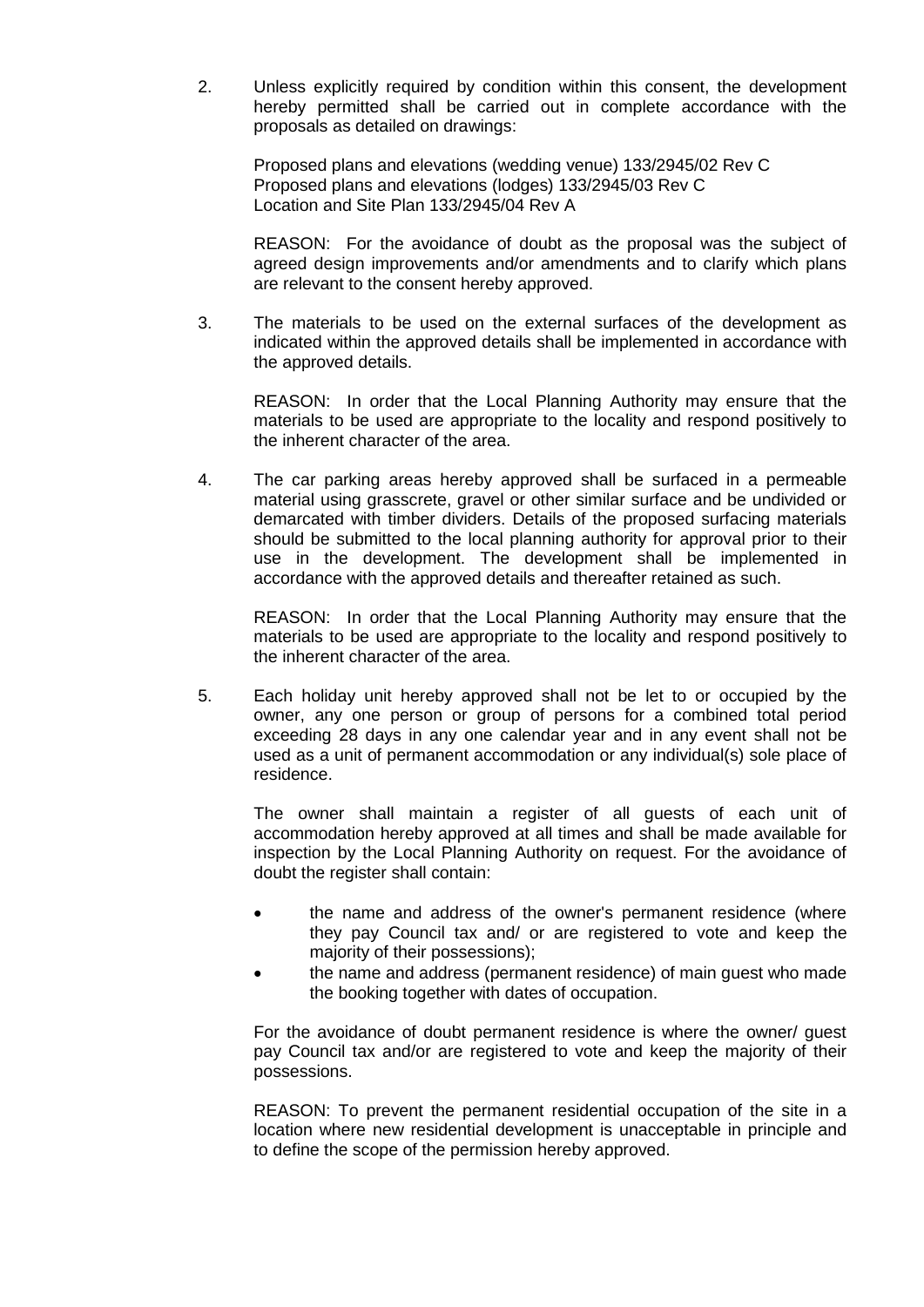6. The landscaping proposals hereby approved (Drawing: 133/2945/04 Rev A) shall be implemented in the first planting season following occupation or use of the development, whether in whole or part and shall be maintained thereafter for a period of not less than 10 years to the satisfaction of the Local Planning Authority.

This maintenance shall include the replacement of any tree or shrub which is removed, or dies, or is seriously damaged, or becomes seriously diseased, by a species of similar size to those originally planted.

All trees/hedgerow shown as being retained within the approved details shall be retained as such in perpetuity.

REASON: To ensure the proposal is satisfactorily landscaped; that trees/hedgerow of landscape/visual amenity value are retained as part of the development and to provide biodiversity net gain.

7. The development shall be carried out in strict accordance with the recommendations of the Preliminary Bat Roost Assessment Report dated 23.3.2021. Prior to development commencing full details and location of the proposed wildlife enhancements recommended the report shall have been submitted to and approved in writing by the Local Planning Authority, and the development shall be carried out in accordance with these details. On completion of the approved works a verification report shall be submitted to the Local Planning Authority and the enhancements maintained in perpetuity.

REASON: In order to provide biodiversity net gain and offset any impacts as a result of the development.

8. All tree works/tree protection shall be carried out in strict accordance with the submitted tree survey dated November 2021.

The specified tree protection measures to BS5837 shall remain in place throughout the construction phase of the development and the methodology hereby approved shall be adhered to during all site preparation/construction works.

REASON: To protect trees/hedging of landscape and visual amenity value on and adjacent to the site or those likely to be affected by the proposed development hereby approved.

9. Prior to the first use of the wedding/ event venue hereby permitted a scheme showing dedicated electric vehicle charging points throughout the application site shall be submitted to and approved in writing by the Local Planning Authority. Thereafter, the electric vehicle charging points shall be provided in accordance with the approved scheme prior to the first use of the caravans hereby permitted.

REASON: To promote options for sustainable modes of transport within the site.

- 10. No development shall take place, including any works of demolition or site clearance, until a Construction Management Plan (CMP) or Construction Method Statement (CMS) has been submitted to, and approved in writing by the local planning authority. The approved plan / statement shall provide:
	- 24 Hour emergency contact number;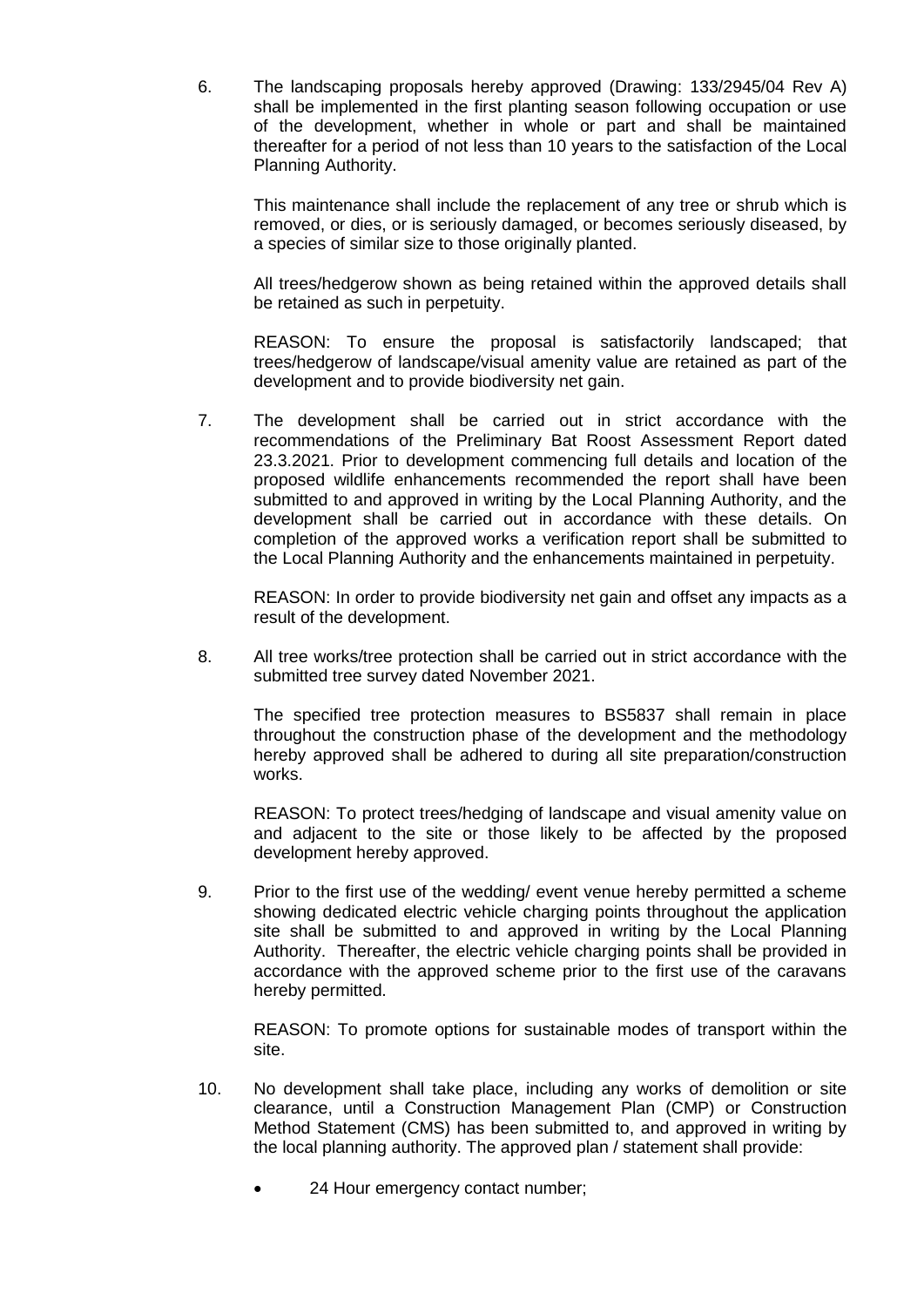- Details of the parking of vehicles of site operatives and visitors;
- Details of loading and unloading of plant and materials; Arrangements for turning of vehicles within the site;
- Swept path analysis showing access for the largest vehicles regularly accessing the site and measures to ensure adequate space is available and maintained, including any necessary temporary traffic management measures;
- Measures to protect vulnerable road users (pedestrians and cyclists);
- The erection and maintenance of security hoarding including decorative displays and facilities for public viewing, where appropriate;
- Wheel washing facilities;
- Measures to deal with dirt, debris, mud or loose material deposited on the highway as a result of construction;
- Measures to control the emission of dust and dirt during construction;
- Details of a scheme for recycling/disposing of waste resulting from demolition and construction works;
- Construction vehicle routing;
- Delivery, demolition and construction working hours.

The approved Construction Management Plan or Construction Method Statement shall be adhered to throughout the construction period for the development.

REASON: In the interests of the safe operation of the adopted highway during the demolition and construction phases.

11. No part of the development hereby permitted shall be occupied until such time as the access arrangements and offsite highway works (hedge offset 1m behind the highway boundary) shown on drawing number 33/2945/04 Rev A have been implemented in full.

REASON: To ensure that vehicles entering and leaving the site may pass each other clear of the highway, in a slow and controlled manner, in the interests of general highway safety and in accordance with the National Planning Policy Framework (2021).

12. No part of the development hereby permitted shall be occupied until such time as the access arrangements shown on drawing number 133/2945/04 Rev A have been implemented in full.

REASON: To ensure that vehicles entering and leaving the site may pass each other clear of the highway, in a slow and controlled manner, in the interests of general highway safety and in accordance with the National Planning Policy Framework (2021).

13. Nothing shall be erected, retained, planted and / or allowed to grow at or above a height of 1 metres above the nearside carriageway level which would obstruct the visibility splay. The visibility splays shall be maintained free of obstruction at all times thereafter for the lifetime of the development.

REASON: To ensure adequate inter-visibility between highway users at the street junction or site access, in the interests of highway safety.

14. No development shall take place until details of a landscaping and maintenance scheme of the land within the approved visibility splays have been submitted to, and approved in writing by, the Local Planning Authority..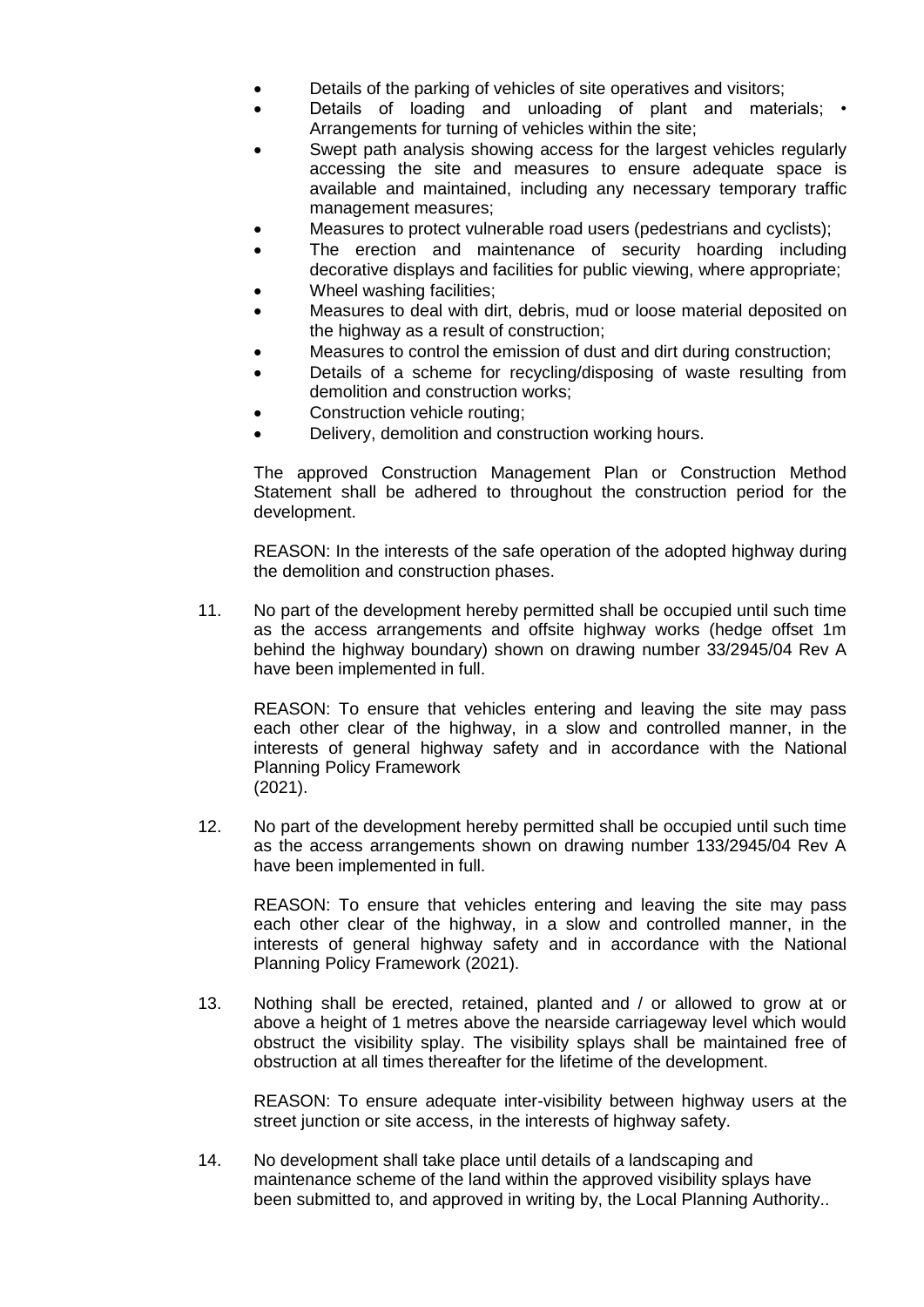Thereafter the land shall be landscaped and maintained in accordance with the approved details.

REASON: To ensure adequate inter-visibility between highway users at the street junction or site access, in the interests of highway safety.

15. Notwithstanding the provisions of Part 2 of Schedule 2, Article 3 of the Town and Country Planning (General Permitted Development) (England) Order 2015 (or any Order revoking and re-enacting that Order) no vehicular access gates, barriers, bollards, chains or other such obstructions shall be erected within a distance of 10 metres of the highway boundary, nor shall any be erected within a distance of 10 metres of the highway boundary unless hung to open away from the highway.

REASON: To enable a vehicle to stand clear of the highway in order to protect the free and safe passage of traffic including pedestrians in the public highway in accordance with the National Planning Policy Framework (2021).

16. The development hereby permitted shall not be occupied until such time as the parking and turning facilities have been implemented in accordance with GHA drawing number Wade/133/2945/04 Amendment A. Thereafter the onsite parking provision shall be maintained in perpetuity.

REASON: To ensure that adequate off-street parking provision is made to reduce the possibility of the proposed development leading to on-street parking problems locally and to enable vehicles to enter and leave the site in a forward direction) in the interests of highway safety and in accordance with the National Planning Policy Framework (2021).

17. Noise levels, at the façade of the bedrooms of the outside of noise sensitive premises, shall not exceed the levels set by the World Health Organisation of:

50dB LAeq during operational hours between daytime and evening hours of 07.00-23.00, and

45dB LAeq / 60dB LAmax fast during operational hours of Night-time 23.00 – 07.00

REASON: To ensure that the noise levels from the operation and use of the building, including the playing of live/pre-recorded music, shall not cause nuisance to nearby noise sensitive premises in the interests of residential amenity,

18 The development should be designed so that the rating levels for cumulative noise from external plant and equipment shall not exceed the existing background noise level (LA90) at the external façade of any noise sensitive premises, as assessed in accordance with British Standard 4142(2014) or any subsequent replacement national standards.

REASON: To negate the risk of any potential statutory nuisance to any nearby noise sensitive premises once the venue is operational, in the interests of residential amenity

19 Prior to the first use of the wedding and events building hereby approved , an Events Management Plan, which specifically details the proposals for the control of noise at the site, shall be submitted to and approved in writing by the Local Planning Authority. The plan shall include, but not limited to, details of the following: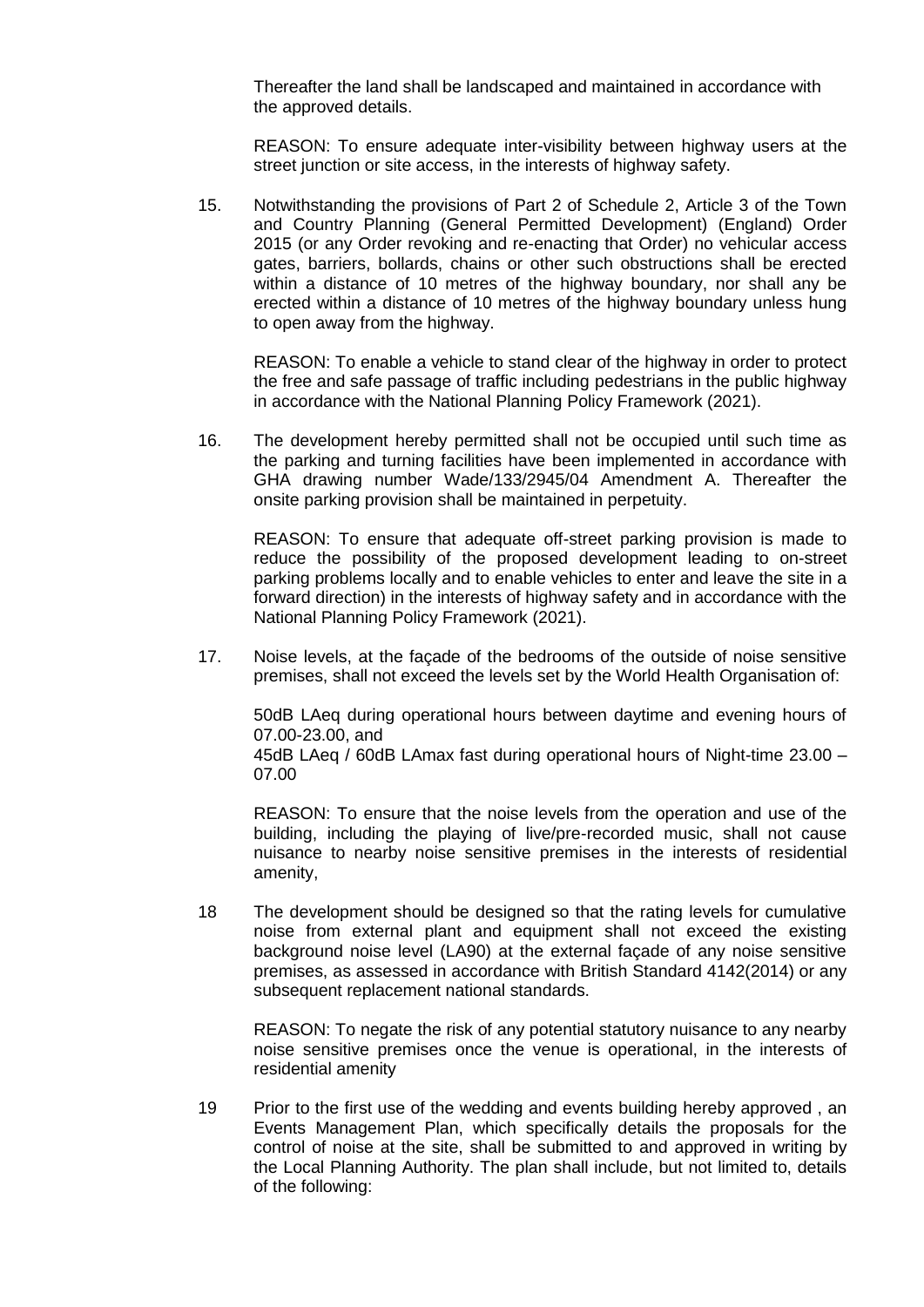- Mitigation measures to control the noise from amplified/non-amplified music at the site
- Measures to ensure a reduction of potential nuisance from quests/ patrons exiting and entering the site;
- Measures to control the use of any outside areas by patrons

The use of the building for weddings/ events thereafter shall accord with the mitigation measures contained within the approved plan.

REASON: To negate the risk of any potential statutory nuisance to any nearby noise sensitive premises once the venue is operational, in the interests of residential amenity.

20 The capacity of the wedding/ events venue hereby approved shall not exceed 120 attendees/ guests at any one time.

REASON: In the interests of the general amenities of the area and to safeguard, where appropriate, neighbouring residential amenity.

21 Notwithstanding the provisions of the Town and Country Planning (General Permitted Development) (England) Order 2015 or any Order revoking and reenacting that Order, no external lighting/floodlighting or building mounted lighting shall be shall be erected or placed anywhere within the site to which this consent relates without express planning permission first being obtained.

Reason: To enable the Local Planning Authority to exercise control over development which could prove materially harmful the character and visual amenities of the immediate area.

## INFORMATIVES:

- The grant of planning permission will require the applicant to enter into an appropriate legal agreement (Section 278), with Lancashire County Council as Highway Authority prior to the start of any development. The applicant should be advised to contact the county council for further information by telephoning the Development Support Section on 0300 123 6780 or email developeras@lancashire.gov.uk, in the first instance to ascertain the details of such an agreement and the information to be provided, quoting the location, district and relevant planning application reference number.
- The grant of planning permission will require the developer to obtain the appropriate permits to work on, or immediately adjacent to, the adopted highway network. The applicant should be advised to contact Lancashire County Council's Highways Regulation Team, who would need a minimum of 12 weeks' notice to arrange the necessary permits. They can be contacted on lhsstreetworks@lancashire.gov.uk or on 01772 533433.

Note: Construction Management Plan.

- There must be no reversing into or from the live highway at any time all vehicles entering the site must do so in a forward gear and turn around in the site before exiting in a forward gear onto the operational public highway.
- There must be no storage of materials in the public highway at any time.
- There must be no standing or waiting of machinery or vehicles in the public highway at any time.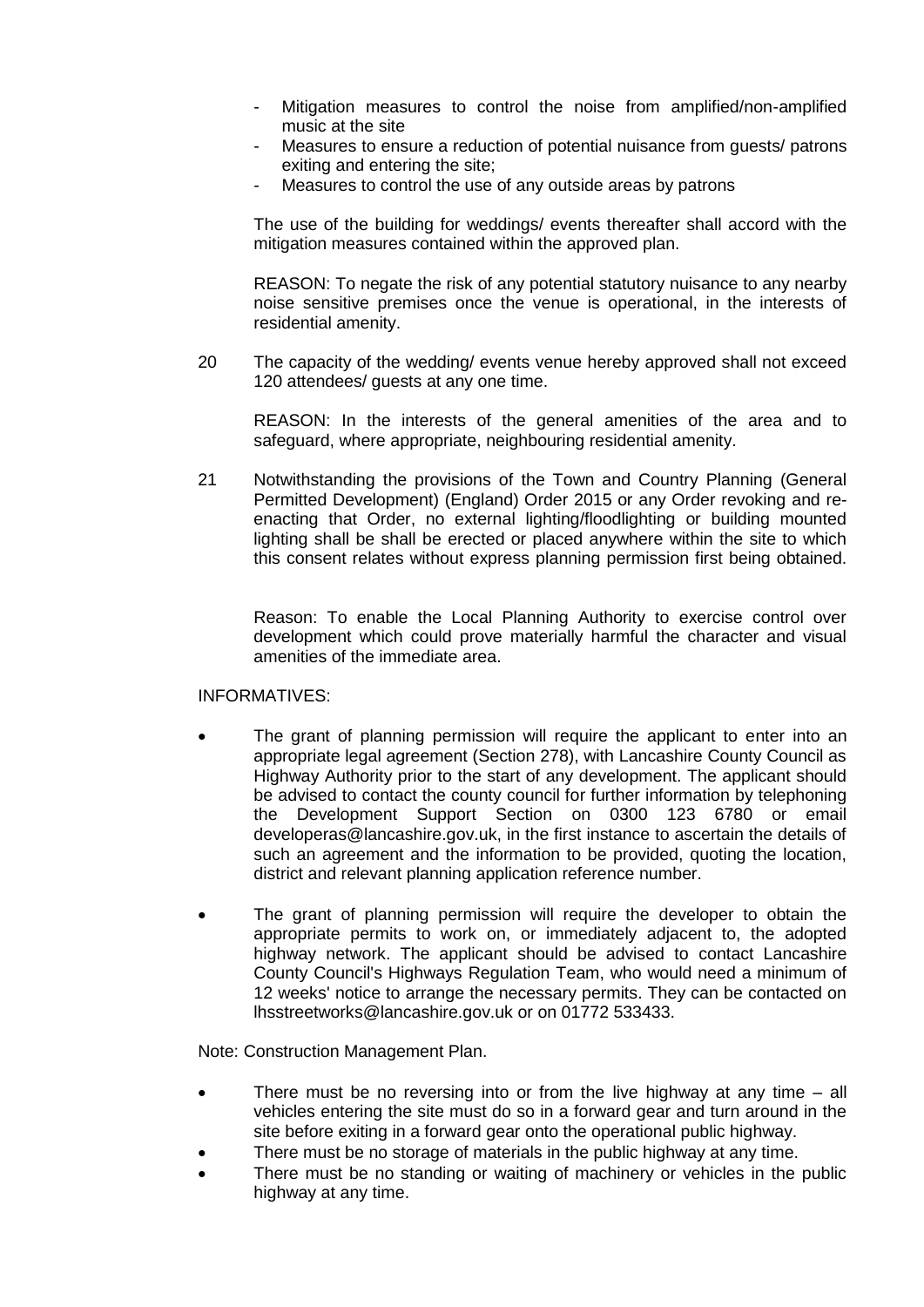- Vehicles must only access the site using a designated vehicular access point.
- There must be no machinery operating over the highway at any time, this includes reference to loading/unloading operations – all of which must be managed within the confines of the site.
- A licence to erect hoardings adjacent to the highway (should they be proposed) may be required. If necessary, this can be obtained via the County Council (as the Highway Authority) by contacting the Council by telephoning 01772 533433 or emailing lhsstreetworks@lancashire.gov.uk
- All references to public highway include footway, carriageway and verge.

(G Hoerty spoke in favour of the above application)

Councillor J Rogerson returned to the meeting.

## 723 PLANNING APPLICATION 3/2022/0046 - 42 KNOWSLEY ROAD, WILPSHIRE

RESOLVED that the application be approved subject to the following conditions:

1. Unless explicitly required by condition within this consent, the development hereby permitted shall be carried out in complete accordance with the proposals as detailed on drawings:

Location Plan 21.052.pl.01 Floor Plans and Elevations 21.052.pl.02

REASON: For the avoidance of doubt and to clarify which plans are relevant to the consent hereby approved.

2. Notwithstanding the provisions of Part 2 of Schedule 2, Article 3 of the Town and Country Planning (General Permitted Development) (England) Order 2015 (or any Order revoking and re-enacting that Order) no vehicular access gates, barriers, bollards, chains or other such obstructions shall be erected within a distance of 5 metres of the highway boundary, nor shall any be erected within a distance of 5 metres of the highway boundary unless hung to open away from the highway.

REASON: To enable a vehicle to stand clear of the highway in order to protect the free and safe passage of traffic including pedestrians in the public highway in accordance with the National Planning Policy Framework (2019).

3. Notwithstanding the provisions of the Town and Country Planning (Use Classes) Order 1987 (as amended or re-enacted) and the Town and Country Planning (General Permitted Development)(England) Order 2015 (as amended or re-enacted) and the Town and Country Planning (General Permitted Development) (England) (Amendment) Order 2016 (as amended or re-enacted) the property shall only be used for the purposes of residential care home (C2) and for no other purpose, including any other purpose within Use Class C2.

REASON: To define the scope of the permission hereby approved and to ensure that the development remains compatible with the character of the area.

4. The premises shall only be used as a residential care home for children, with a maximum of 4 children in residence at any one time who shall be from a 40 mile radius of the application site.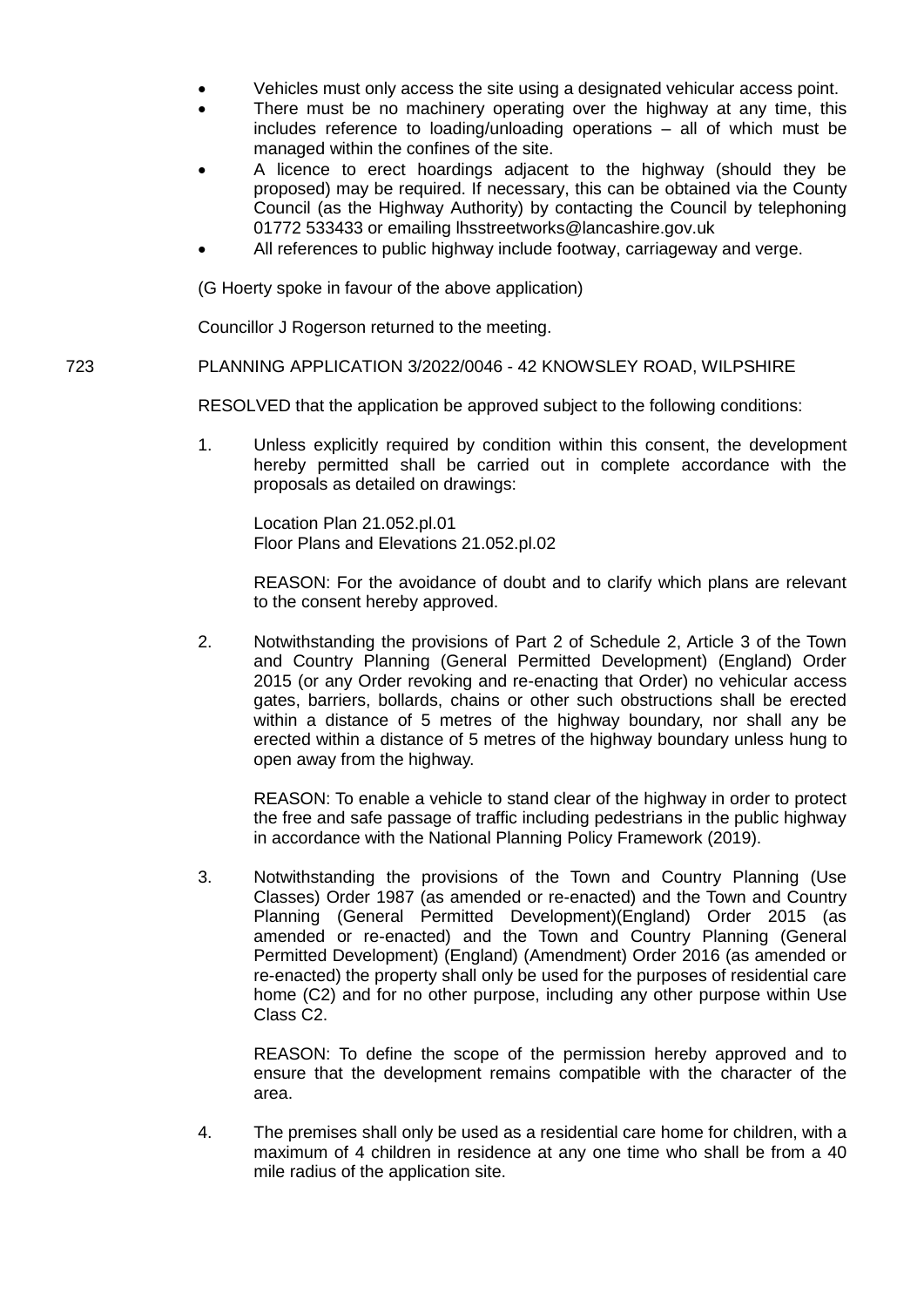REASON: In the interest of a community cohesion and safeguarding residential amenity.

5. The residential care home for children hereby approved shall not be used to provide care to children requiring an emergency placement.

REASON: To safeguard residential amenity.

(Mr Edwards spoke against the above application. Cllr S Bibby was given permission to speak on the above application)

724 PLANNING APPLICATION 3/2021/1004 - 1 - 7 GEORGE STREET, WHALLEY

RESOLVED that the application be minded to approve and go back to committee for appropriate conditions.

(Mr S Ronnan spoke in favour of the above application. Cllrs G Mirfin and M Hindle were given permission to speak on the above application)

725 PLANNING APPLICATION 3/2021/1118 - LAND REAR OF FORMER PUNCH BOWL, HURST GREEN

RESOLVED that the application be refused for the following reasons:

- 1. The proposed development is harmful to the setting of the listed building because it is unduly prominent, incongruous, conspicuous, discordant and dominant in location, scale, form and materials. This is contrary to Key Statement EN5 and Policy DME4 and DMG1 of the Ribble Valley Core Strategy.
- 2. The proposed development is harmful to the character of the open countryside in the immediate setting of the Forest of Bowland AONB because it is unduly prominent, incongruous, conspicuous and discordant in the landscape. This is contrary to Key Statement EN2 and Policy DMG2 and DMG1 of the Ribble Valley Core Strategy.
- 726 PLANNING APPLICATION 3/2022/0055 OLD EAVES HALL, WADDINGTON RD, WEST BRADFORD

RESOLVED that the application be deferred and delegated to the Director of Economic Development and Planning to await the statutory consultation period and subject to the following conditions:

*Time*

1. The development hereby permitted shall be commenced before the expiration of three years from the date of this permission.

REASON: Required to be imposed pursuant to Section 91 of the Town and Country Planning Act 1990 as amended by Section 51 of the Planning and Compulsory Purchasing Act 2004.

#### *Plans*

2. Unless explicitly required by this consent, the development hereby permitted shall be carried out in complete accordance with the proposals as detailed on plan references: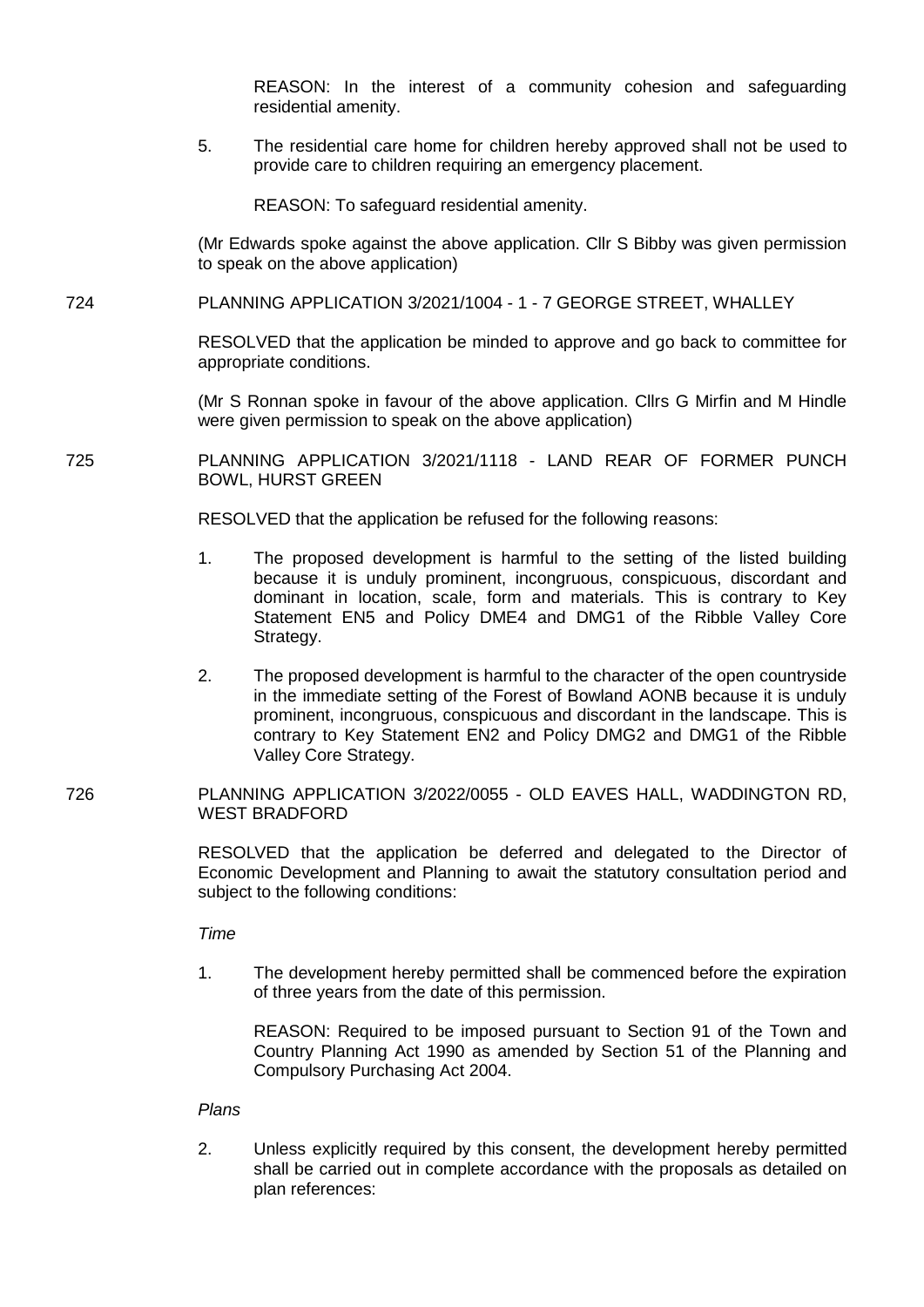Location Plan 6048-E00 Proposed Elevation and Floor Plans s 6048-P05

REASON: For the avoidance of doubt and to clarify which plans are relevant to the consent.

#### *Materials*

3. Prior to the commencement of the construction of the development hereby approved full details of the external materials and surfacing materials shall be submitted to and approved in writing by the Local Panning Authority. The development thereafter shall be constructed in accordance with the approved materials.

REASON: To ensure that the appearance of the development is appropriate to the character and setting of the area.

#### 727 WOODLAND CORRIDOR OFF WHALLEY ROAD, MELLOR BROOK

The Director of Economic Development and Planning submitted a report asking committee to consider the confirmation of the Woodland Corridor, Off Whalley Road, Mellor Brook Tree Preservation Order.

The Council had been informed that some felling had recently taken place on a recently protected site. Following a site visit, it had become apparent that the area could be classified as a woodland corridor with the tress within this area being considered to be of visual amenity due to the native species and maturity and collectively they cover a large linear area which is an important wildlife and habitat corridor.

In November 2021 a TPO had been served on the landowners and one formal objection had been received.

Members were reminded that a TPO does not preclude a planning application being submitted or determined and where a planning permission is granted any loss or impact on protected trees is mitigated as part of the planning approval.

RESOLVED THAT COMMITTEE:

Confirm the Woodland Corridor, Off Whalley Road, Mellow Brook Tree Preservation Order 2021.

728 RESPONSES TO NEIGHBOURING AUTHORITY LOCAL PLAN CONSULTATIONS - CONSULTATION ON LANCASTER CLIMATE EMERGENCY LOCAL PLAN REVIEW (REGULATION 19)

> The Director of Economic Development and Planning submitted a report informing members of the current consultation on the Lancaster Local Plan Review – Regulation 19 consultation draft Development Plan documents.

> In January 2019, Lancaster declared a climate change emergency and in doing so set out a range of ambitions and actions around climate change and lowering carbon emissions. This also triggered an immediate review of its Local Plan specifically in relation to climate change.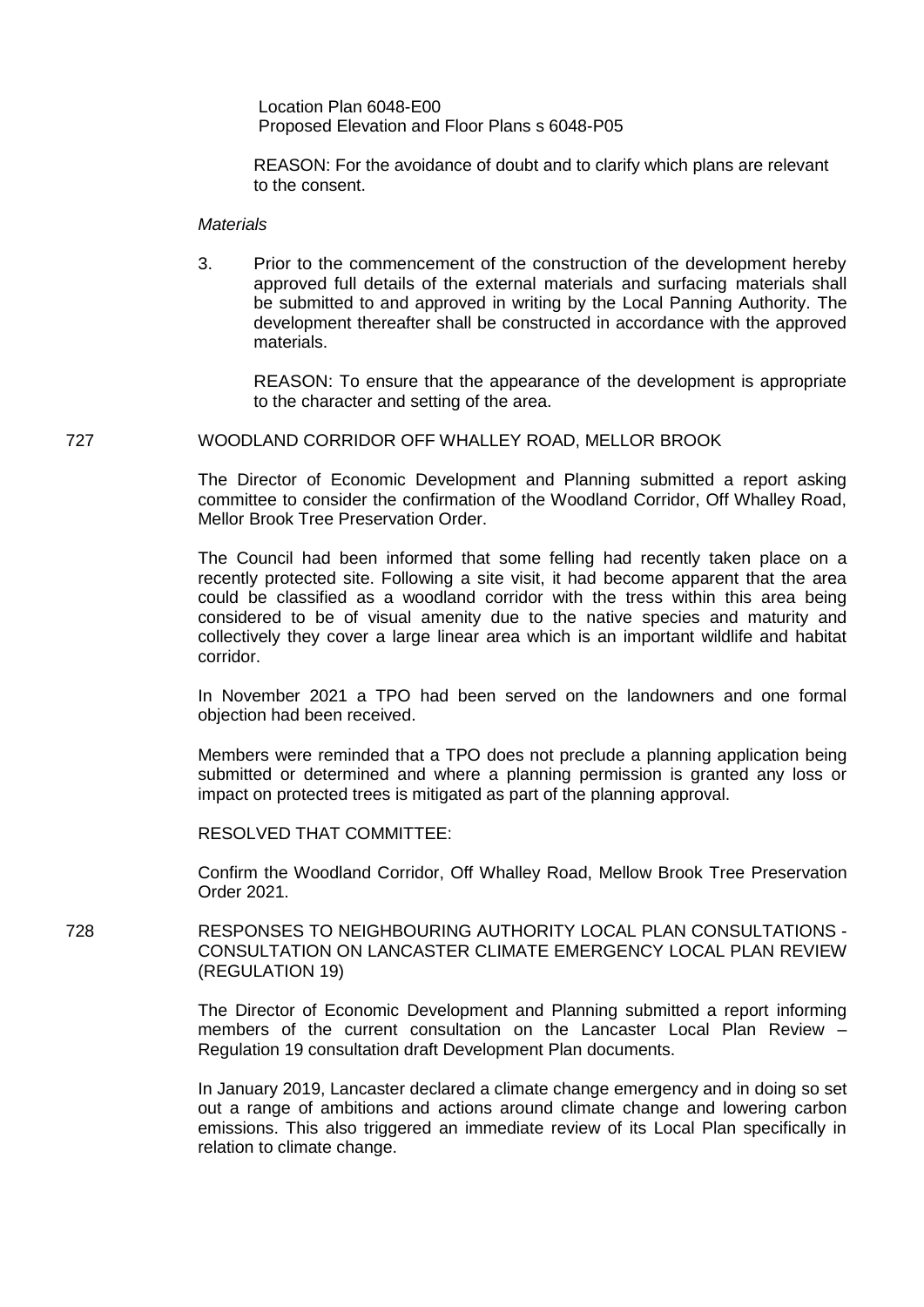Under the duty to cooperate on strategic matters that cross administrative boundaries, Lancaster had sought to work with us. As the Council has previously cooperated with Lancaster City Council on the production of their recently adopted plan, they have only sought to further co-operate on the new policies introduced or significantly changed.

This Council recognises the need for mitigation and adaption measures to address climate change issues and therefore proposed the following actions as part of the Statement of Common Ground:

"Action A: To work with neighbouring and other local planning authorities to address common issues around Climate Change through their respective plan-making processes, recognizing that at any one-time different authorities may be proceeding with different plans with different aims and objectives not necessarily related to climate change and taking into account the relative stage of plan-making that each local authority is currently at. The application of planning policies around the issue of Climate Change will be tailored to local ambitions and local circumstances.

Action B: That where there is shared ground and aligned plan making ambitions in relation to the preparation of planning policies, local planning authorities will seek to work in a collaborative and proactive manner, whether this be through shared-working or shared-evidence, to achieve effective use of resources and, where possible, a consistent approach to issues."

#### RESOLVED THAT COMMITTEE:

- 1. Endorse the actions above as part of our legal duty to cooperate,
- 2. Agree that the Local Plan working group monitor the Lancaster City Council Climate Change Emergency Local Plan Review and keep committee informed.

## 729 RESPONSES TO NEIGHBOURING AUTHORITY LOCAL PLAN CONSULTATIONS - BLACKBURN WITH DARWEN LOCAL PLAN CONSULTATION (REGULATION 19) AND STATEMENT OF COMMON GROUND

The Director of Economic Development and Planning submitted a report informing members of the current consultation on the new Blackburn Local Plan and associated cross-boundary matters, as well as the key policies and objectives, and highlighting any potential issues.

Under the duty to cooperate, the Council's views were sought on the publication version of the Plan as part of a Regulation 19 consultation. The matters to be considered included a significant housing site close to our boundary at Brownhill, the delivery of new employment land and further development within Blackburn town centre to improve the quality of retail offering.

The Plan as proposed does not raise any strategic matters of concern at this time and it was proposed that the statement of common ground would have the following wording:

- There is common ground on the draft planning policies set out in the emerging Blackburn with Darwen Local Plan (2021-2037); and
- That there are no unresolved strategic issues in relation to matters set out in Section 5 of this statement.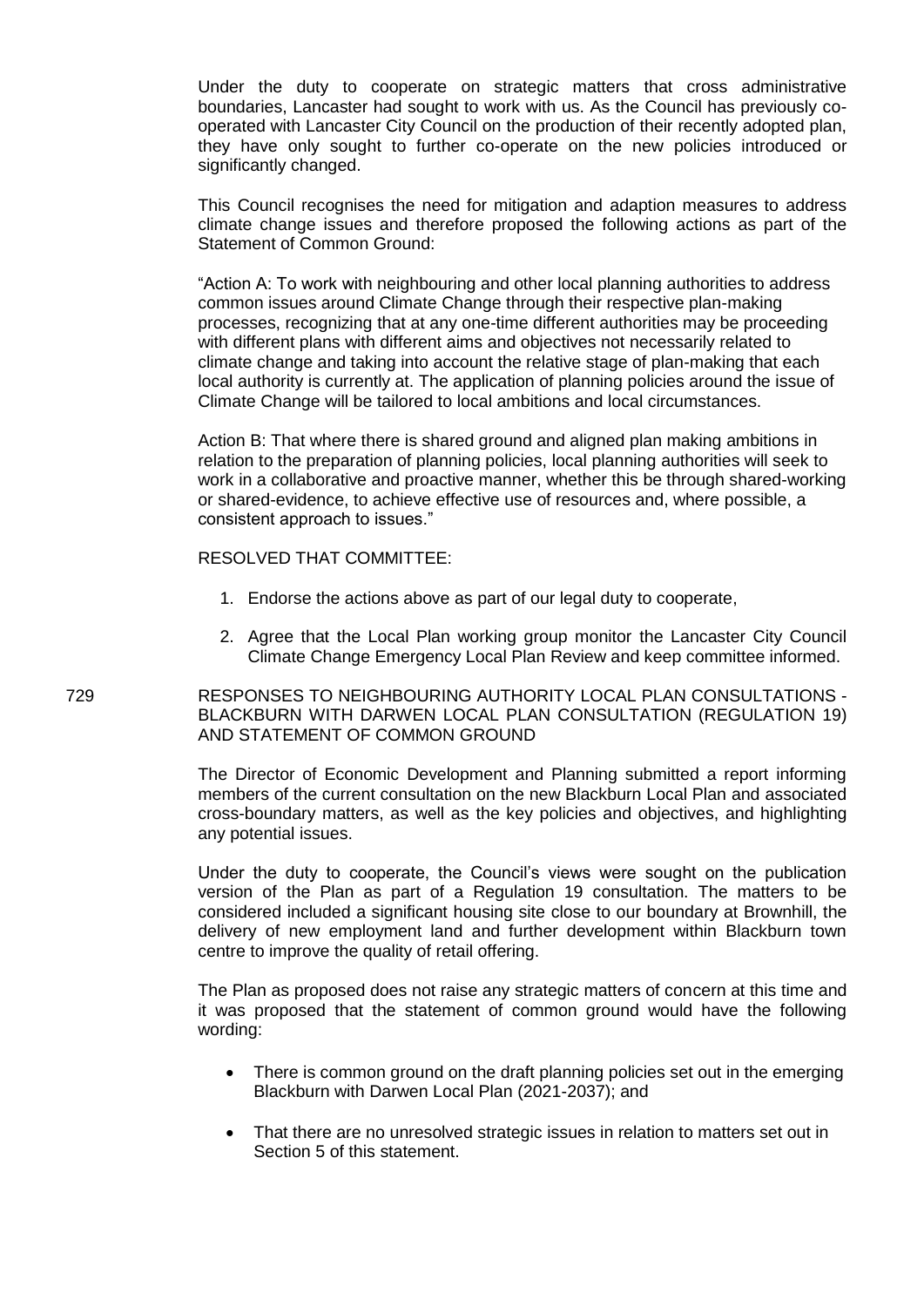Members discussed some concerns around the new housing developments already having an effect on traffic through the village of Mellor and the possible linking of the Samlesbury Enterprise Zone being linked to the M65.

## RESOLVED THAT COMMITTEE:

- 1. Endorse the comments as above as part of our legal duty to cooperate and confirm that no objections are necessary.
- 2. Agree that the Local Plan working group monitor the Blackburn with Darwen Local Plan and keep committee informed.

730 RESPONSES TO NEIGHBOURING AUTHORITY LOCAL PLAN CONSULTATIONS - WYRE BOROUGH COUNCIL DRAFT PARTIAL LOCAL PLAN REVIEW - REGULATION 19 CONSULTATION

> The Director of Economic Development and Planning submitted a report advising members of the current consultation on the Wyre Borough Local Plan full review.

> As a neighbouring authority and statutory consultee, the Council had been notified of the proposal for Wyre to undertake a full review of their Plan. At this early stage there were no specific issues that the Council would like to see addressed.

RESOLVED THAT COMMITTEE:

Endorse the comments as set out and the response made to Wyre Borough Council and note that the Wyre Local Plan full review would continue to be monitored as it progresses through its statutory stages with relevant reports to committee as appropriate.

#### 731 REVENUE MONITORING 2021-22

The Director of Resources submitted a report for information on the position for the period April 2021 to January 2022 for this year's revised revenue budget for this committee.

The comparison between actual and budgeted expenditure showed an underspend of £76,816 to January 2022 of the financial year 2021/22. After allowing for transfers to/from earmarked reserves there was an underspend of £69,611.

#### 732 CAPITAL PROGRAMME 2022-23

The Director of Resources submitted a report for information of the schemes for inclusion in the committee's 2022/23 capital programme.

The committee had an approved 2022/23 capital programme of £26,420 for one scheme.

### 733 APPEALS

3/2021/0745 – new boot room to North elevation at Brockthorn, Tosside, BD23 4SX – appeal allowed.

3/2021/0820 – change of use of domestic annexe to form a separate dwelling at Tipping Meadow, Lyndale Ave, Wilpshire, BB1 9LP – appeal allowed.

3/2021/0820 – application for costs – refused.